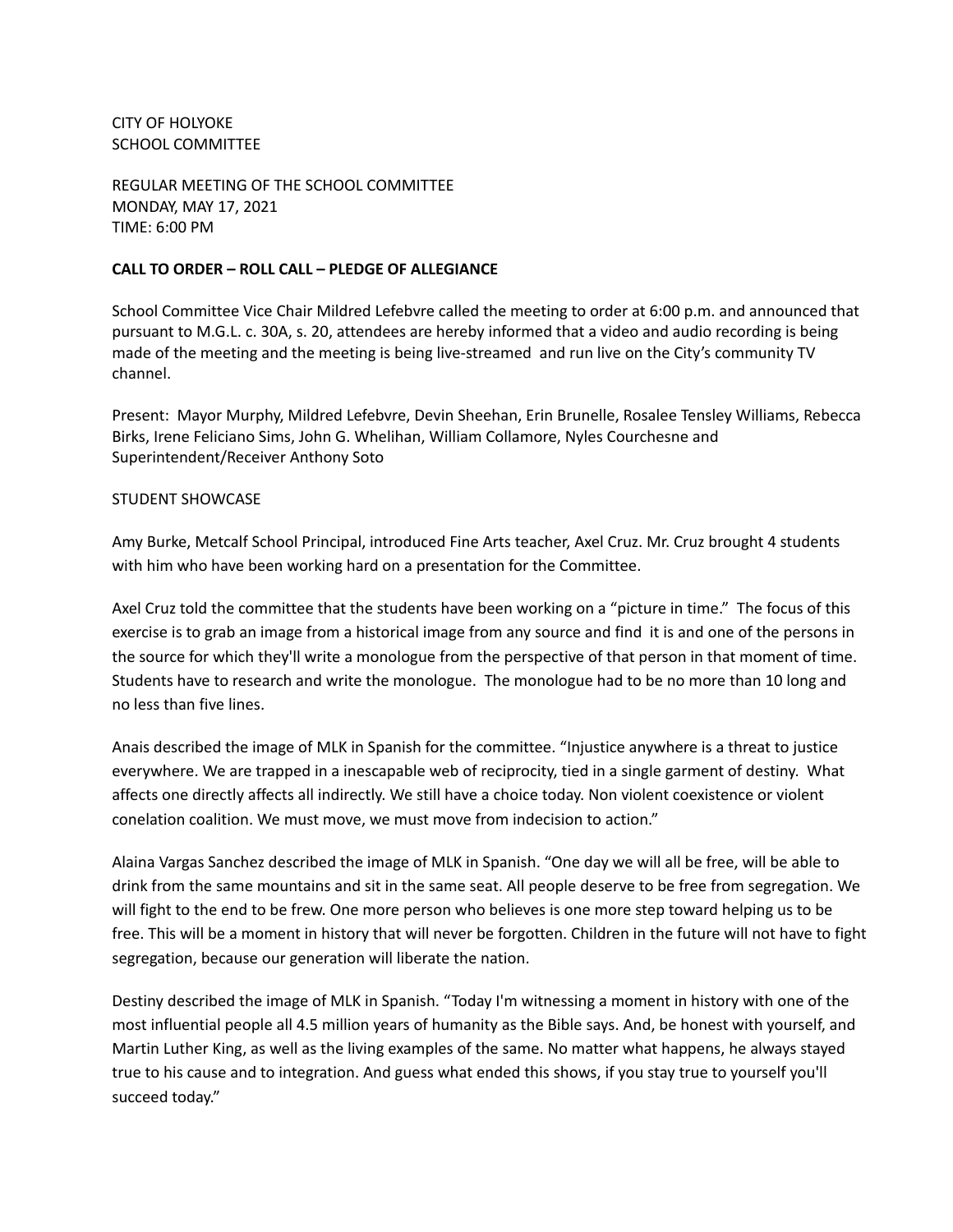Carlos said, "Last summer I felt empowered and I felt angry. I feel very happy and I feel extravagant because we are going to get freedom. We can finally drink from the same source as everyone.

Committee members thanked the students for their thoughtful work and presentation. Ms. Lefebvre spoke to the students in Spanish, thanking them for coming to the meeting and for their hard work and presentation for the committee. She hoped they could return in the future.

# **PUBLIC COMMENT- NO PUBLIC COMMENT**

# **COMMUNICATION AND REPORTS**

### Student Reports

Alan Gates, Dean Campus Principal, thanked the committee for participating in the successful Community cleanup event that was held May 8. In these days,and in these ways,time has become the currency with the most value.

Dean Camus Teacher, Mayra Rodriguez Cherniack, thanked committee members for their relentless support for Holyoke for all that they do for the students. Ms. Rodriguez Cherniack introduced Dean senior, Yasmine Rodriguez.

Yazmine Rodriguez told committee members that she is in the culinary shop. Dean is an amazing school and it truly has a lot of opportunities. She read a thank you note for all who helped on the Dean clean up day:

Dear Holyoke School Committee, my name is Jasmine Rodriguez and I'm a senior at Dean. On behalf of the class of 2021 and the Dean Ambassador Program, we would like to thank you for all your support this year. We especially would like to thank and recognize the efforts of the following school committee committee members for attending our main event as well as your overwhelming support and bringing back graduation to the main campus. Thank you. We have created certificates for each of you. I know that you have visited the campus but please come by as soon you can so we can to give you your certificate in person. We are in school for two more weeks on the Dean campus during the pandemic. We have many other ways to celebrate and recognize people for their hard work and accomplishments.

Committee members thanked Jasmine for coming and for her kind words. Committee members who attended and helped with the clean up did so because they believe in the students and that the students should have the very best effort they can give to them.

# **SUPERINTENDENT RECEIVER REPORTS**

#### **RETURN TO SCHOOL UPDATE**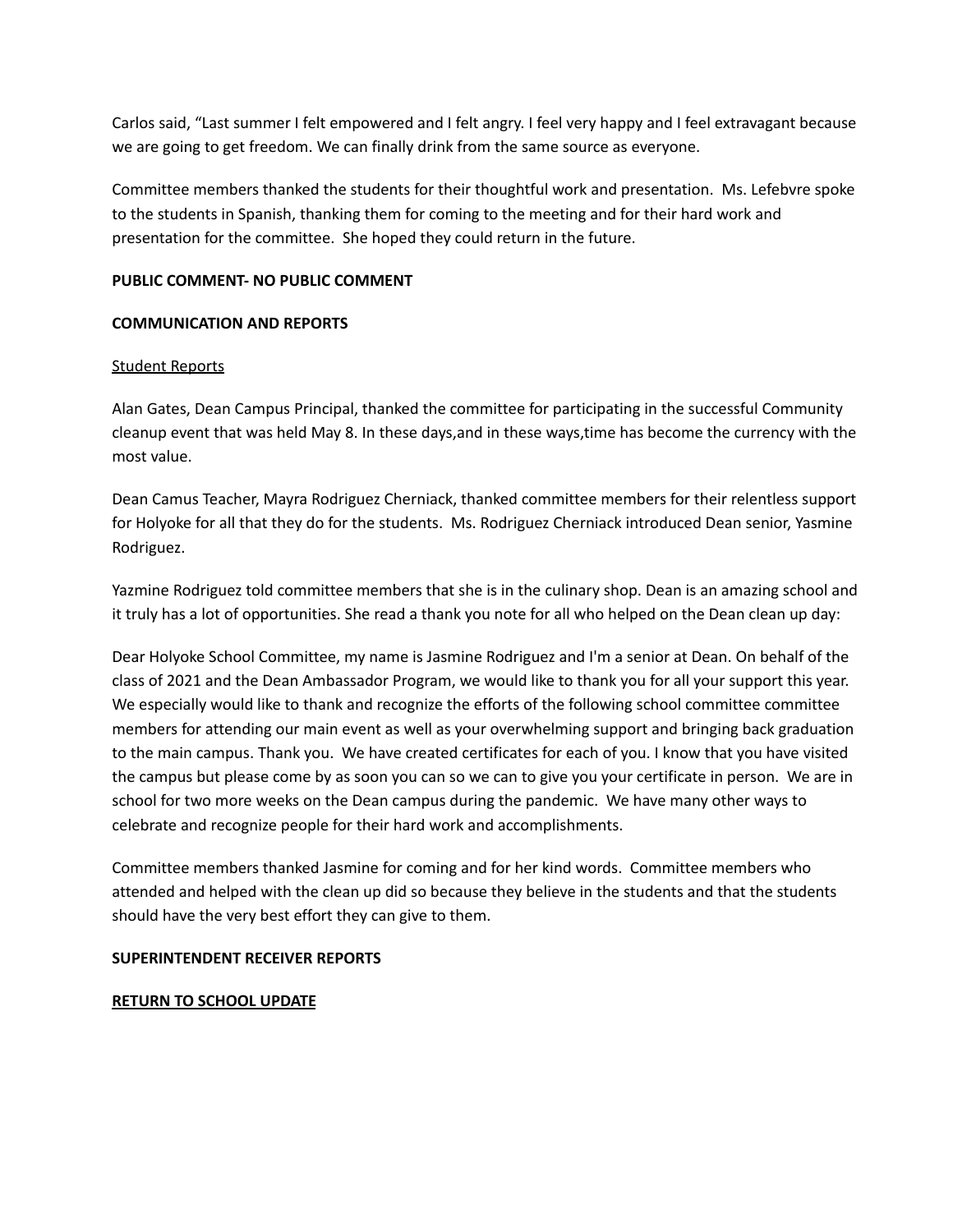Anthony Soto: we started the school year with the majority of students engaged in remote learning. In October is we had less than 6% of our students in person. Pre-K - 5, 2%, 6-8 1%, 9-12 17%. To date Pre-K - 5, 61.3%, 6-8 50.4%, 9-12 49%

An estimated 56% of students will be learning in person as of May 17th.

To begin the year, we prioritized returning students who had more significant needs and/or whose academic program (e.g. career vocational technical education) is most conducive to being in person.

Throughout the year, we have returned more students, beginning with the earlier grade levels first. We maintained an option for students to continue learning remotely at home and made efforts to provide a rich remote learning experience.

For grades 9-12 it is planned to be full in-person beginning May 17.

Anthony Soto: Overall enrollment is down about 129 students on and the majority of that is pre K and K.

One of the things that we did in developing our budget for next year and developing our staffing plans for next year is we ignored this year's pre K and K enrollment data and went with what we had last year because we know that that's more indicative of what we are going to get for students.

# **HIGH SCHOOL MATH CURRICULUM**

Anthony Soto: We have made a change to the math course and we've added an additional course offering to our ninth grade. We used to have just algebra 1 one year progression and one thing that we're adding is an algebra one A and B, which is a two-year progression. This is driven by the equity commitment and that we ensure that students and families who need the most get the most

Our data on math achievement just hasn't been great in grades eight to 10 and it's been pretty stagnant over the last seven years.

56% of our students in the Eighth, Ninth and 10th grade require intervention and math according to our star data and then our eighth grade and cast scores, you can see that in 17 and 18. Only 8% of our students had met or exceeded expectations and then the following year 11% met or exceeded our expectations.

We've been talking about implementing our multi tiered system of supports to implement and making sure that students get what they need to be able to perform and be ready for college and careers.

Valerie Annear explained that work will be done across multiple grade levels. This is not a high school issue, this is a K to 12 issue. And are taking steps at every grade level. Our middle school curriculum has started to use the highest rated math curriculum available called illustrative math.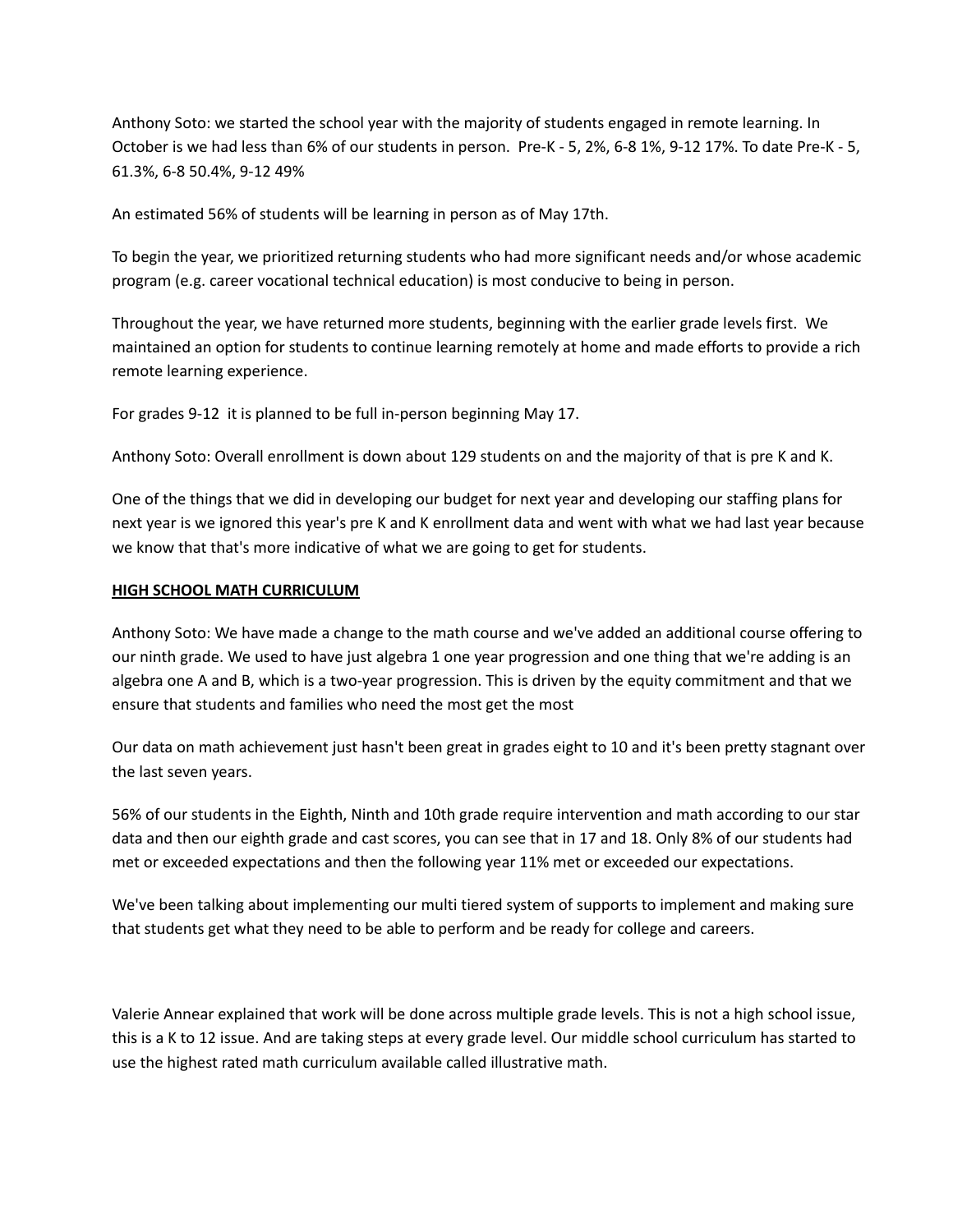We are ensuring that the math department is working with our middle school principals to ensure that our middle schools are getting what they need, as they move up

Dr. Tara Brandt, Director of Mathematics, explained that many students really hate mathematics, thinking it's a mystery and not wanting to pursue careers in stem, which they really should, because those are such high opportunity fields.

Illustrative mathematics has been adopted at the middle school level, IM is the highest math program on the market. IM has been moved up the the high school this year. The Illustrative mathematics curriculum includes a complete support class. This is to ensure that students get a mastery of algebra one before they take the MCAS in 10th grade, which includes a majority of algebra 1.

### **SUMMER SCHOOL**

Anthony Soto provided on the school committee an update on summer school planning. There is a plan for in person and remote options for families/students

The Summer School Program is 5 weeks and going to start July 6 and run through August 6.

The program will run at the lower elementary grades, which is rising first, second and third graders, at White.

McMahon will have the upper elementary which is going to be grades four and rising grades, four and five.

STEM middle school will house the Generation Teach program for middle school students.

The acceleration academy will take place August 9 through the 13th from 9:00am to 3:00pm for students in grades 1-3 at White, and for students in grades 4-5 McMahon.

Currently there are about 70 students enrolled, which is low. There will be outreach to families in order to enroll more students.

Mrs. Birks expressed concern, again, that transitions students only have the option of the Jericho Program in the summer and many of them require year-long educational programming. That needs to be addressed.

#### **FY 22 BUDGET UPDATE**

Mr. Soto said the was thankful that the district is able to benefit from significant amount of federal dollars. This is a year that we were not looking to cut like we have been in the past, because of these federal dollars and because of what our students and families have endured due to the pandemic.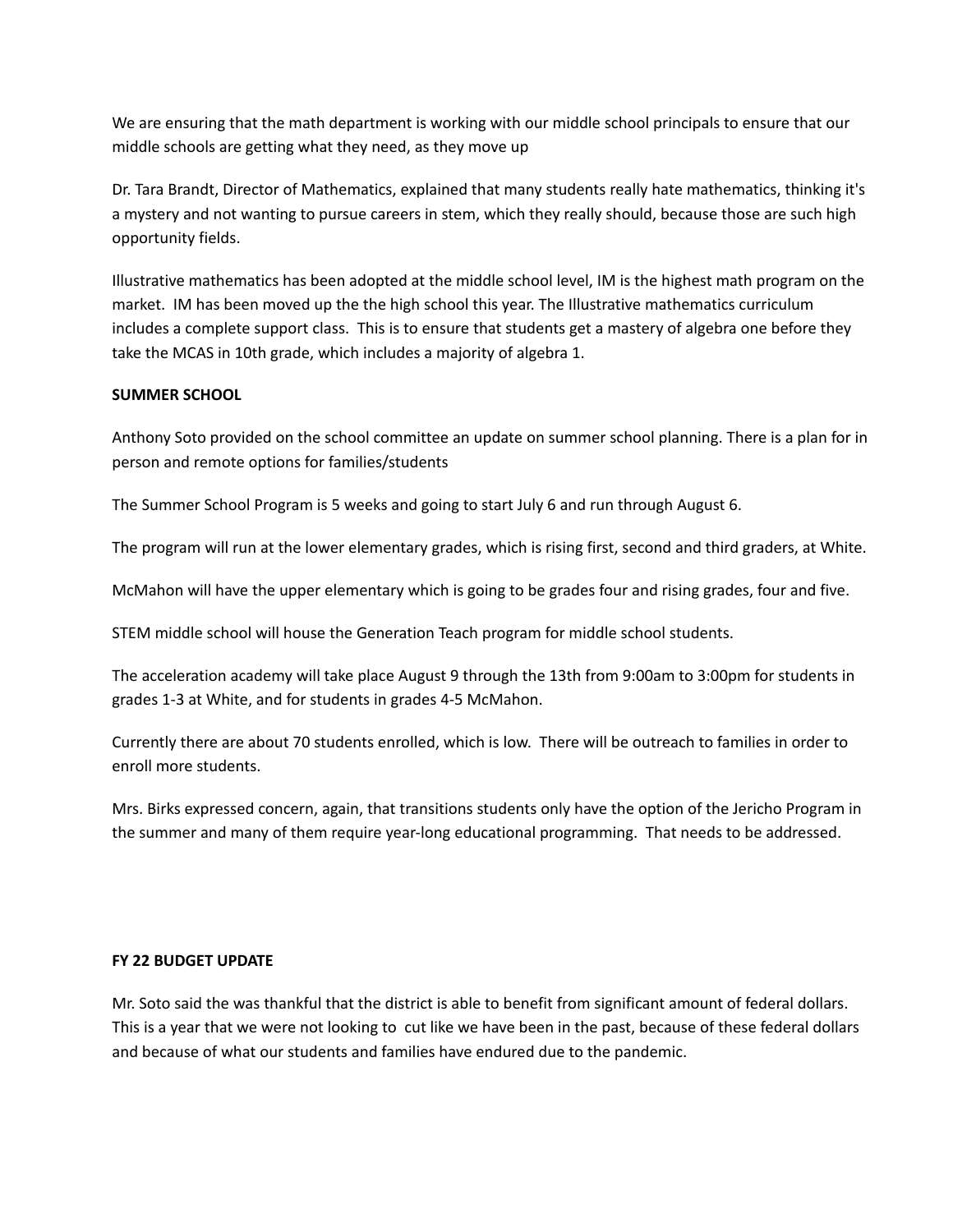The district's strategic priorities are grounded with a commitment to equity. Equity lives in every single one of our strategic priorities. The commitments we make around equity is that we ensure that students and families that need the most get the most. We incorporate the voices of those impacted, especially those who have not been heard historically. We promote access and inclusion for all students, families, and staff, especially those who are not being heard. We reflect and embrace the greater diversity of our students and families and we work to be an Anti racist and culturally responsive community.

The majority of our investments this upcoming budget year really live in the instructional leadership area.

It's time to start focusing on instructional leadership and our investment. The investments that we're making in the upcoming year focus on instruction.

The district is continuing to expand the dual language program. Survey data shows that families do value the dual language program and we want to continue to grow it.

Donahue School 7th graders will be shifted to STEM middle school.

The district is making an additional investment in the STEM program to strengthen the new middle school program.

Based on enrollment we're adding two additional district wide behavior specialists to provide needed supports.

The Barr foundation partnership is supporting our leaders with a three-year Relay Program training. Data teams are being created to help facilitate that work.

The district continues to invest in a co-teaching model at donahue with long range plans to look at the inclusion program at Donahue.

There will be art and music and every schools. That was something that was very prominent when we looked at the survey data.

All schools will have access to an ELA and a Math instructional coach/expert teacher. Some schools will have access to academic interventionists. One teacher will work across 8 grade spans. This will be an important part of our MTSS strategy for next year.

The district is increasing access to high quality science and nutrition programming through a partnership with the food core and in partnership with Sodexo. There will be gardens at each of the pre K to five schools and lessons will be embedded into the elementary programming around that.

The district will continue to invest in the Bryt program.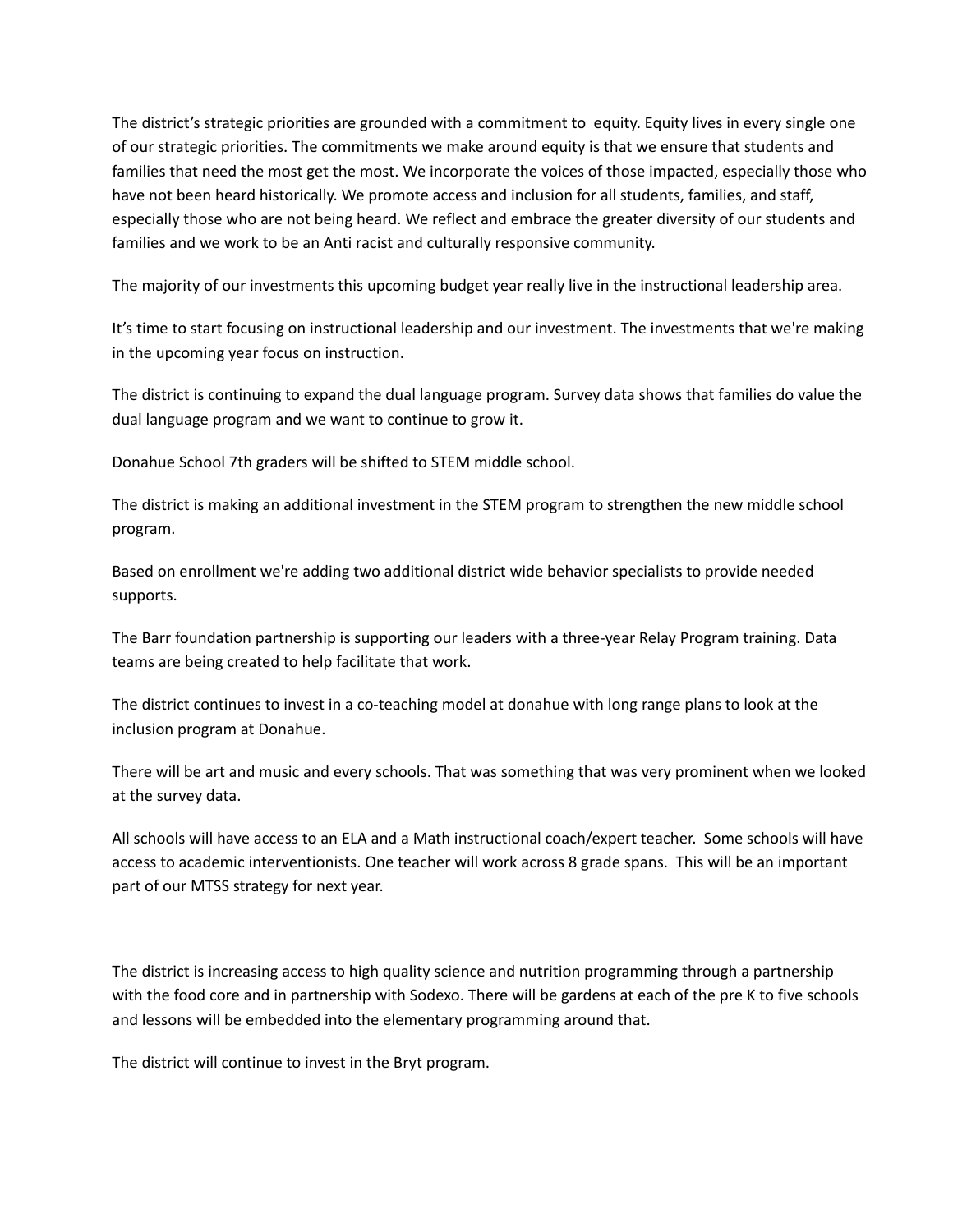There will be investments in curriculum adoption and extensive training opportunities for leaders and staff alike.

There is an allocation for counseling across the schools so that principals will not have to decide on whether they can fund that service for students.

There will be a significant investment in facilities with the bulk of the work happening over the summer.

Schools will have PPE and appropriate furnishings to that we can safely bring back students.

Every school will have a family engagement coordinator. These are going to be critical in terms of reengaging students and working with families, to make sure that they're getting what they need from our schools.

A significant amount of federal dollars will be used in staff f allocations.

Schools have the choice to purchase additional staff which could likely reduce some class sizes, depending on what choices principals are making we're working on the guidance right now.

Net school spending increased about \$4 million or 4.5%percent. That's primarily because of the student opportunity Act.

There was an increase in our Charter reimbursement of \$419,000.

The district will use \$3.5 million dollars in some of that federal money to sustain core services.

Salaries will be up \$2.9 million or 6%.

Supplies based on level service, up approximately 4%.

Insurance has gone up about 415,000.

circuit breaker carryover funding was used to reduce the amount for out of district tuition. We anticipate about \$8.8 million for out of district tuition next year.

Retired teachers health insurance increased about 13%.

Charter tuition increased another 3.4%.

Budget assumptions are based on the House Ways and Means budget.

The majority of the budget is salaries and wages.

Health Insurance is another cost driver of the district. The average, plan cost is about \$10,700 (the employer cost.) Every year, that that has gone up pretty significantly.

Most of the district's expenditures are compliance driven.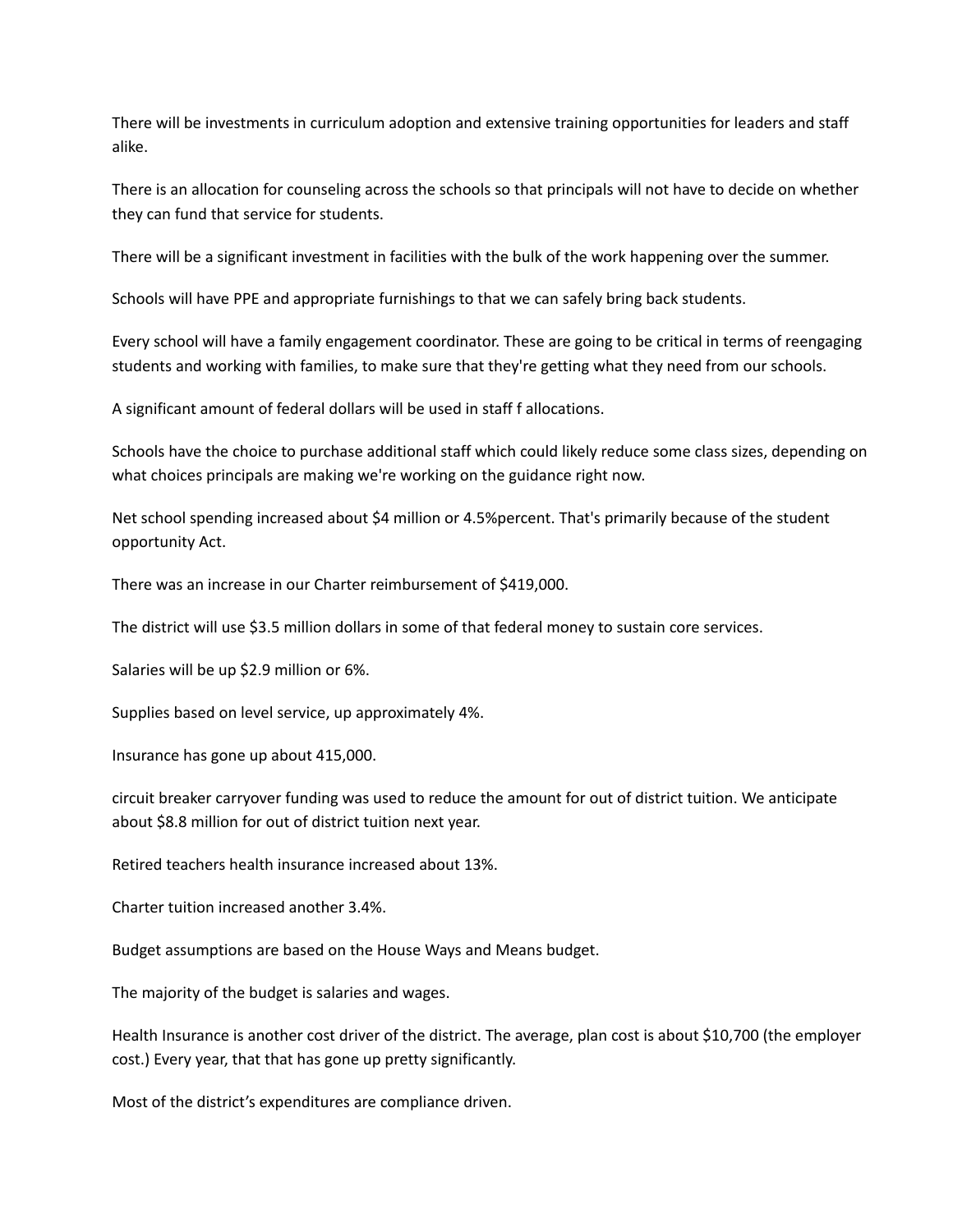Because he Governor reduced Chapter 70 funding to the district, \$2.3 in ESSR funds are being used to balance the budget.

Support staff is real bare bones and there's a need to increase there.

The district returned \$2 million to the City this year from transportation because we didn't start in in-person at the beginning of the school year. That makes the transportation cost look like a large increase, but that is not the case.

Ms. Brunelle commented that the City only funds at the minimum required, which is about 12% of the school budget. Holyoke is one of only a very small handful of districts in the state that does not fund above foundation. If Holyoke schools are going to improve and succeed into the future, that has to change.

# **GRADUATION AND EOY ACTIVITIES**

Cross Campus events include senior car parade, May 23, 9 am-12 pm, Gary Rome Car Give away, May 23 (post car parade) Lawn Signs, distributed to both campuses on Friday, May 14, Senior Banners, Pictures on April 28 from 1-6 pm, Banners hung on North and Dean campuses by 5/22.

Dean Campus events include HHS Dean Tech Beautification Day, May 8th, 9:00 - 12:00, Cap And Gown Day, May 22, 11:00 - 2:00, Markiyan Memorial Tree Planting Ceremony, June 1st, 3:30 - 4:30(Limited to family event)Breakfast and Class Day,June 2 time TBD, Barbecue and Rehearsal, June 3 from 11:00-2:00, Graduation, June 4, 5:30 pm.

North Campus, Graduation, June 6, 1:00 pm, Graduation Rehearsal, TBD , Class Day, June 4 (Breakfast from 9:30-10:30,Class Day from 0:45-12:00, Cap and Gown Day, May 15 from 11:00-2:00.

The Holyoke BOH approved up to three family members per student. However, in the case of inclement weather, all of those family members will not fit in the gym.

# COVID 19 UPDATE

Anthony Soto: We continue to push messaging around COVID 19 vaccination. One of the biggest changes since the last meeting is that the Pfizer vaccine is now available for students ages 12 and up as you know, we held a Maderna at Dean Campus for staff.

For three weeks in a row, Holyoke is in the yellow in every single one of our health metrics.

# **OTHER/ST. VINCENT STREET PROPERTY**

Mayor Murphy met with Anthony and Dr. Mahoney about the St. Vincent property on St. Vincent St. above the Dean Parking Lot which belongs to the school department.

Mayor Murphy has been meeting with the city engineer about the potential of cleaning up the land and future opportunities of Homeownership.